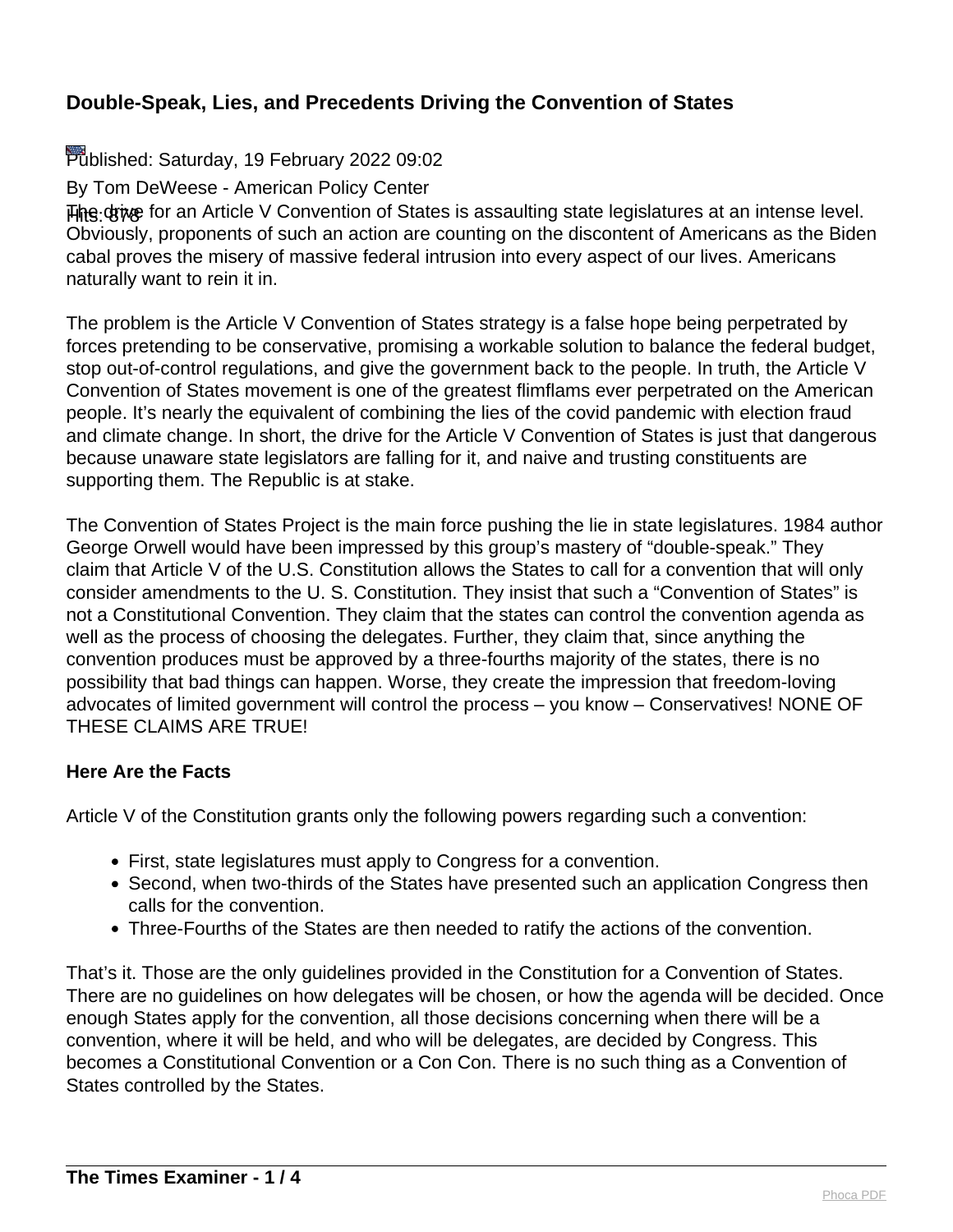Published: Saturday, 19 February 2022 09:02 Today, that means that Nancy Pelosi will lead the decision process on how delegates are chosen By Tom DeWeese - American Policy Center and who they will be. Can you imagine what that delegate line-up will look like under her direction? Hits: 878 producers in global corporations and the wonderful insight of the World Economic Forum. And, of Picture every radical interest group like ANTIFA and Black Lives Matter joining forces with the course, we will need a solid representation of illegal aliens, who will have so much at stake in the outcome of such a historic gathering. Yep, let's put the genius of Madison, Jefferson, and Washington on the operating table for these forces to give it a lobotomy! Do you think anyone who isn't marching in goose-step with, or having ideas and credentials not in line with cultural Marxism will be allowed?

Yet, Convention of States Project head, Mark Meckler is busy assuring state legislators that the States can bypass Congress, States will make the rules, control the delegates, limit the convention topic, and will consider only amendments to the Constitution.

The fact is, once chosen, the delegates to a Constitutional Convention become the most powerful force in the country. They have no boss. They are free to move forward as they see fit. To prove that point, here is a little history.

There has been only one Con Con in U.S. history. That was in 1787. It was not intended to be a Con Con. At the time the nation was operating under the Articles of Confederation. There were problems with how the states were dealing with each other through interstate commerce and it was known that the Articles of Confederation needed some revisions. So, it was decided to call a meeting of the States to discuss such revisions. The States did not want this convention to create a new constitution. Rhode Island refused to send delegates for fear that it could become such a convention. Delegates from several other states were given specific instructions by their state governments to not participate in a Constitutional Convention. There was also a very strongly worded resolution by Congress limiting the meeting to the "sole and express purpose of revising the Articles of Confederation." Those instructions were completely ignored. As soon as the delegates arrived in Philadelphia, the doors were closed, and the meeting was kept secret until finally they were opened to announce a completely new Constitution for the nation. **That is a Precedent!**

Second, the Articles of Confederation specifically ordered that no changes could be made to that legal document unless 100% of the States supported the changes. Obviously a new Constitution to replace the Articles of Confederation qualifies as a change! However, then a very radical event took place. As the new Constitution was presented to the people to be ratified by the States, the 100% rule of the Articles of Confederation was completely ignored. Instead, Article VII of the new Constitution, which at this point was only a proposed document to be considered, was used as the guideline to ratify the new constitution. Article VII says "But ratification of the new Constitution The Ratification of the Conventions of nine states, shall be sufficient for the Establishment of this Constitution between the States so ratifying the Same." So, in fact, the rules of an unratified document were used to ratify itself. **That is a Precedent!**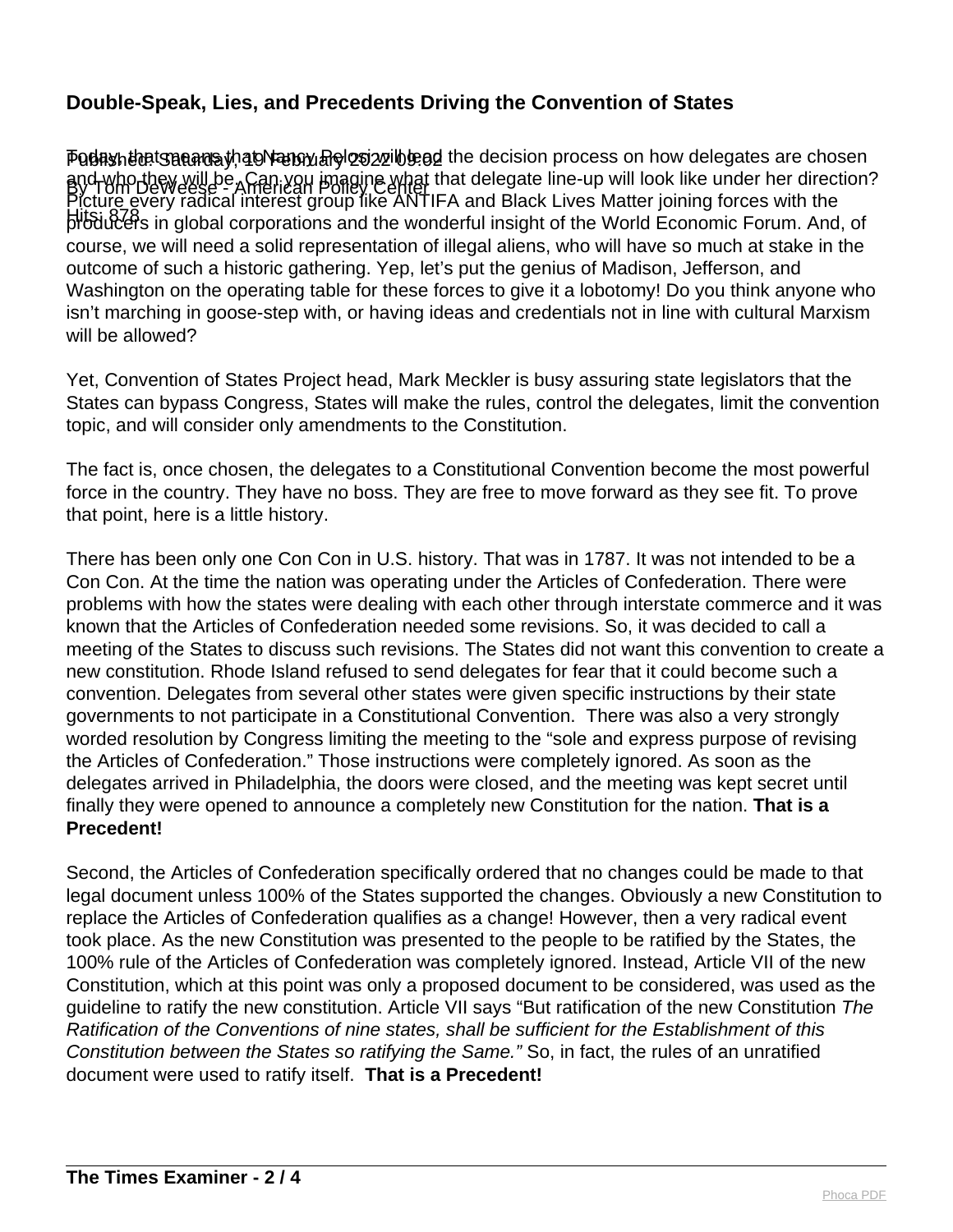PUblishedn Saudetajls impertant to the debate over an Article V Convention of States? Because, as By Tom DeWeese - American Policy Center Mark Meckler and his Convention of States Project are assuring that such things could never Hits: 878 Convention, there are very specific precedents to the contrary already established. You can be happen, that states will control the issues discussed, and that there will not be a Constitutional assured that they will be used by those forces who seek to trash the current Constitution. For example, what would stop the delegates from writing a new constitution that simply said the majority of delegates could formally ratify it into law? There would be no need for the states to approve it. It would simply become law. The precedent is there to allow it.

#### **New Constitutions have Already Been Written**

Now add to the debate that many forces have already written their own preferred versions of a new constitution to replace our Republic. There are more than twenty such constitutions in existence, just waiting for the opportunity offered from a Convention of States.

The National Constitution Center, a quasi-official branch of the federal government, sponsored a Constitution Drafting Project. They brought together three teams of leading constitutional scholars. The three teams included Team Libertarian, led by representatives from the CATO Institute and the Goldwater Institute; Team Progressive, led by representatives from the Georgetown Law School, Columbia Law School, and the New York University School of Law; and Team Conservative, led by representatives from Princeton University, Stanford Law School, and Arizona University. Just the folks you would want to replace James Madison and Thomas Jefferson. In 2021, they released their three proposed new constitutions.

According to constitutional expert Publius Huldah, each would transfer massive new powers to the Federal government and would legalize many of the unconstitutional acts that have been going on for 100 years. The Progressive Constitution would make abortion, pedophilia, and bestiality constitutionally granted rights. Team Conservative was headed up by Princeton professor Robbie George, who also happens to be a Board Member of the Convention of States Project. That version of a Conservative constitution makes a severe attack on gun rights, authorizing the state and federal governments to ban the possession of all arms, unless they are "ordinarily used for selfdefense recreational purposes…" The question must be asked, why would a board member of the very group which promises that there would be no new constitution, actually help write a new constitution?

Meanwhile, a second movement dedicated to writing a new constitution is called Constitution 2020. George Soros heavily bankrolled this movement. The project seeks to create a "progressive" consensus as to what the U.S. Constitution should provide. It would focus on the issues of Equity, Citizenship, and "hopeful pragmatism."

Mark Meckler of the Convention of States Project argues that there is no possibility of a runaway convention, because the states would be in control of it. The reality is that the runaway has already begun as massive forces are gleefully preparing what will happen when the convention doors are